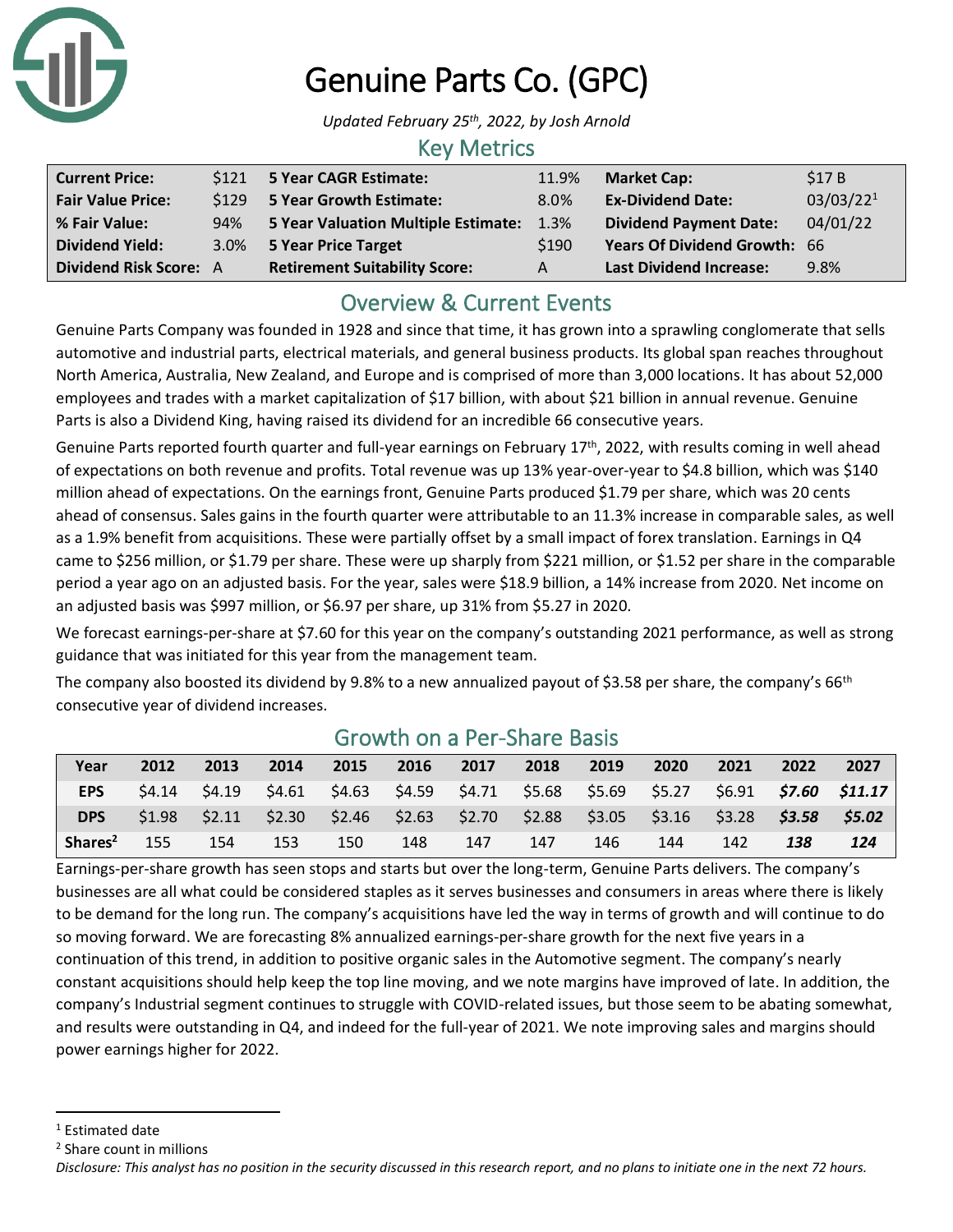

# Genuine Parts Co. (GPC)

#### *Updated February 25th, 2022, by Josh Arnold*

Genuine Parts' pipeline of new acquisitions should keep the trend of higher revenue in place for the foreseeable future, with sales growth being the primary driver of earnings-per-share growth moving forward, in concert with a small amount of share repurchases. Gross margins continued to gradually improve in 2021 and operating margins were strong as a result.

# Valuation Analysis

| Year                                                                  |  | 2012 2013 2014 |  |  | 2015 2016 2017 2018 2019 | $\sim$ 2020 $\sim$ | 2021 | <b>Now</b> | 2027 |
|-----------------------------------------------------------------------|--|----------------|--|--|--------------------------|--------------------|------|------------|------|
| Avg. P/E 15.2 18.6 19.3 19.5 20.8 19.2 17.0 17.8 17.1 17.7 15.9 17.0  |  |                |  |  |                          |                    |      |            |      |
| Avg. Yld. 3.2% 2.7% 2.6% 2.7% 2.8% 3.0% 3.0% 3.0% 3.5% 2.7% 3.0% 2.6% |  |                |  |  |                          |                    |      |            |      |

Genuine Parts' price-to-earnings ratio rose steadily in the period from 2009 to 2017, moving from 13.8 to 19.2 in that time frame. The stock now trades for 15.9 times our earnings estimate for this year as the stock has come down while earnings estimates have risen. With the price-to-earnings ratio now below our long-term fair value estimate at 17, we see an annual tailwind to total returns from the valuation.

Genuine Parts is famous for its dividend, as its 60+ consecutive years of increases makes it a Dividend King. The current yield of 3.0% is quite good by historical norms, and we expect the yield to remain near or under 3% for the foreseeable future.

# Safety, Quality, Competitive Advantage, & Recession Resiliency

| <b>Vear</b> | 2012 2013 2014 2015 2016 2017 2018 2019 2020 2021 2022 2027 |  |  |  |  |     |
|-------------|-------------------------------------------------------------|--|--|--|--|-----|
| Payout      | 46% 50% 49% 52% 56% 57% 51% 54% 60% 47% 47 <b>%</b>         |  |  |  |  | 45% |

Genuine Parts' payout ratio has been quite steady between 50% and 60% of earnings for many years. We see the dividend rising slightly slower than earnings, keeping the payout ratio at around half of earnings in the years to come, consistent with the past decade.

Genuine Parts' competitive advantages include its wide array of industries and customers served, geographic reach and the fact that it sells what amount to industrial staples. Genuine Parts is still prone to earnings declines during recessions but performs relatively well; this is a defensive stock for a retailer/wholesaler.

# Final Thoughts & Recommendation

Overall, Genuine Parts Company looks undervalued based upon both its current valuation and dividend yield. Given this, we are expecting total annual returns of 11.9% for the next five years. Returns could accrue from the current 3% yield and 8% earnings growth, helped by a tailwind from the valuation. Given this total return outlook, we're upgrading the stock from hold to buy.



# Total Return Breakdown by Year

## [Click here to rate and review this research report. Your feedback is important to us.](https://suredividend.typeform.com/to/e7Q96E)

*Disclosure: This analyst has no position in the security discussed in this research report, and no plans to initiate one in the next 72 hours.*